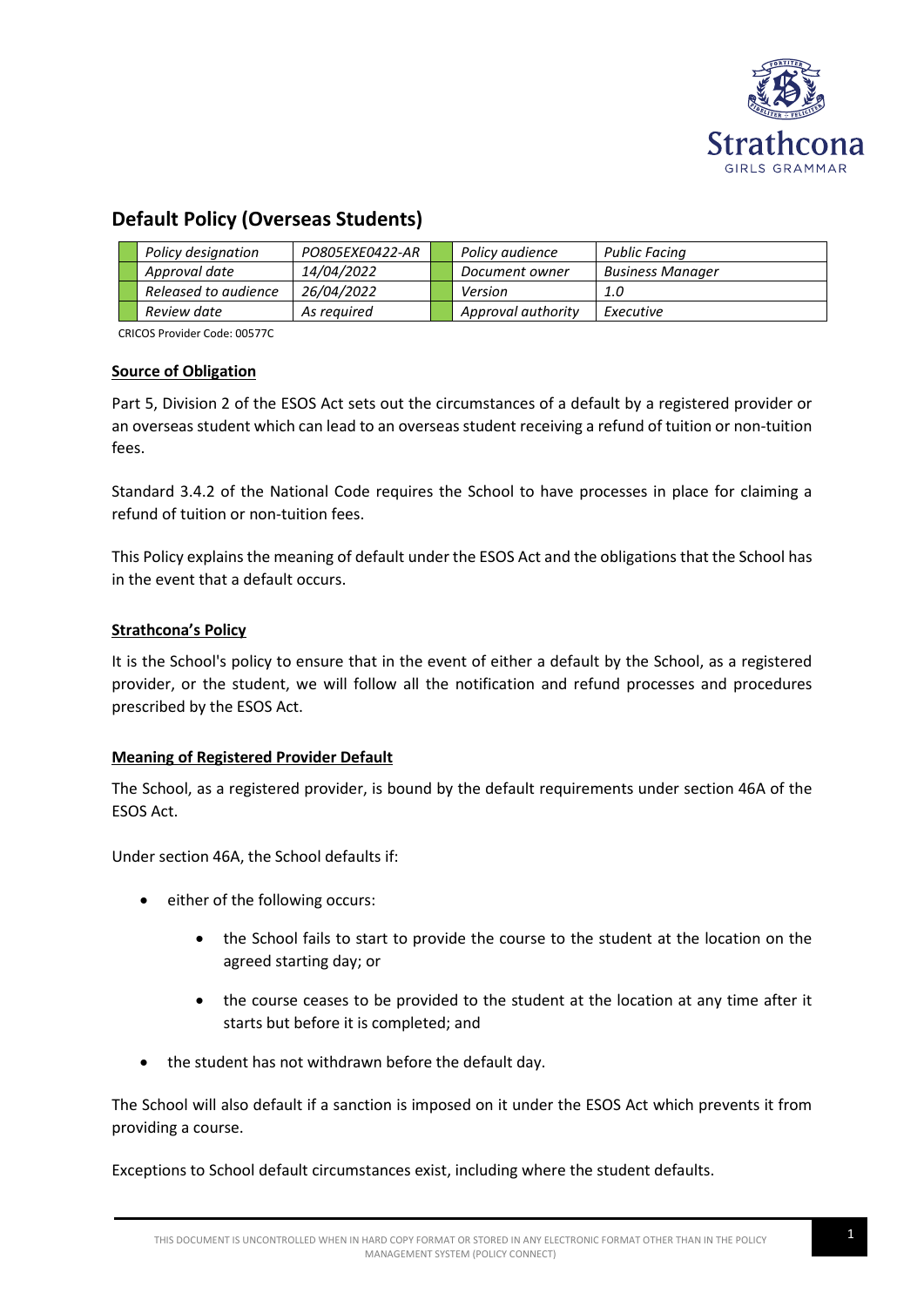

## **Our Obligations if the School Defaults**

Section 46D of the ESOS Act sets out the School's obligations to an overseas student or intending overseas student if the School defaults on the provision of a course.

The School will discharge its obligations to the student if:

- both of the following apply:
	- the School arranges for the student to be offered a place in an alternative course at the School's expense; and
	- the student accepts the offer in writing; or
- the School provides a refund (refer to our **Overseas Students Refund Policy**).

#### **Provider Obligation Period**

The School must discharge its obligations to the student within 14 days after the default day (**Provider Obligation Period**).

It is an offence under the ESOS Act for the School to fail to comply with its obligations under section 46D.

#### **Meaning of Student Default**

Under section 47A of the ESOS Act a student defaults if:

- the course starts on the agreed starting day, but the student does not start the course on that day (and has not previously withdrawn); or
- the student withdraws from the course (either before or after the agreed starting day); or
- the School refuses to provide, or continue providing, the course to the student because of one or more of the following events:
	- the student failed to pay an amount they were liable to pay the School, directly or indirectly, in order to undertake the course
	- the student breached a condition of their visa
	- misbehaviour by the student.

A student won't be classified as defaulting if the reason why a student does not start a course on the start day is because the School fails to provide the course to the student on the agreed starting day (**Registered Provider Default**).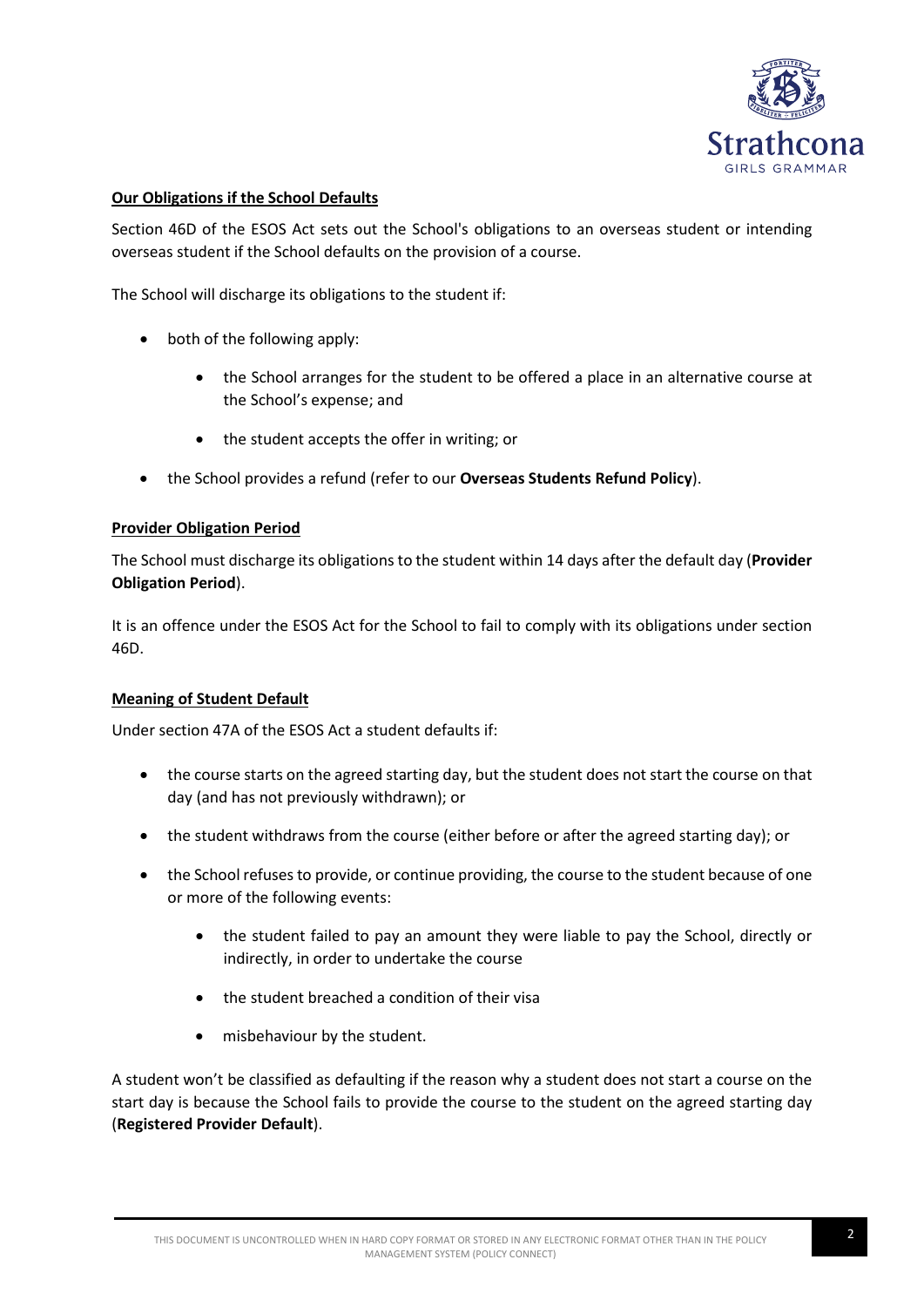

The School may also decide to not report a student default if it believes there are compassionate or compelling circumstances and the delayed start will have no impact on the student's course end date. Refer to **Deferring, Suspending or Cancelling an Overseas Student's Enrolment Policy** for further details on compassionate and compelling circumstances and evidence requirements.

In relation to student misbehaviour, a student won't be considered to have defaulted unless the School accords them natural justice before refusing to provide, or continue providing, the course to the student.

# **Notification of School Default**

Under section 46B of the ESOS Act the School must provide written notice to the Cth (DESE) and the Director of the TPS of a default by the School within three business days of the default occurring.

The notice must include the following:

- the circumstances of the default
- the details of the students in relation to whom the School has defaulted
- advice as to:
	- whether the School intends to discharge its obligations to those students under section 46D; and
	- if appropriate, how the School intends to discharge those refund obligations.

The School also needs to give written notice of the default to the students affected by the default.

#### **Notification of Discharge of Obligations**

Under section 46F of the ESOS Act the School must provide notice to the Cth (DESE) and the Director of the TPS within seven days after the end of the **Provider Obligation Period**. The notice must include the following:

- whether the School discharged its obligations towards the student under section 46D
- if the School arranged alternative courses:
	- details of the students the School provided arranged alternative obligations for; and
	- details of the courses arranged; and
	- evidence of each student's acceptance of an offer for a place in an alternative course;
- if the School provided refunds:
	- details of the students the School provided refunds to; and
	- details of the amounts of the refunds provided.